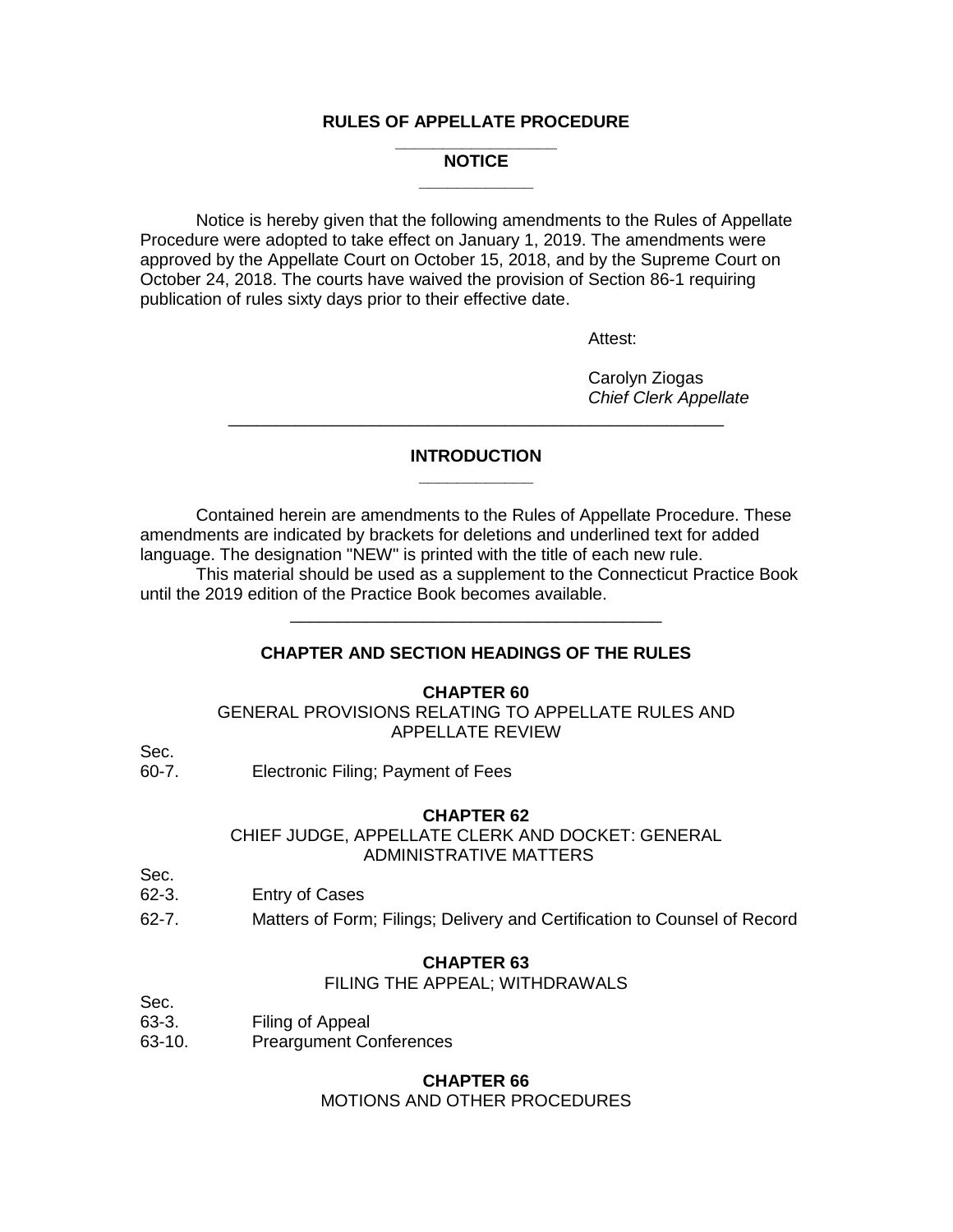- Sec.
- 66-3. Motion Procedures and Filing

#### **CHAPTER 67 BRIEFS**

Sec.

- 67-2. Format of Briefs and Appendices; Copies; Electronic Briefing Requirement
- 67-3. Page Limitations; Time for Filing Briefs and Appendices
- 67-4. The Appellant's Brief; Contents and Organization
- 67-5. The Appellee's Brief; Contents and Organization

# **CHAPTER 68**

# CASE FILE

Sec.

68-1. Responsibilities of Clerk of the Trial Court regarding Copying Case File and Additions to Case File Made after Appeal Is Filed; Exhibits and Lodged Records

#### **CHAPTER 76**

APPEALS IN WORKERS' COMPENSATION CASES

Sec.

76-3. Preparation of Case File; Exhibits

#### **CHAPTER 77**

PROCEDURES CONCERNING COURT CLOSURE AND SEALING ORDERS OR ORDERS LIMITING THE DISCLOSURE OF FILES, AFFIDAVITS, DOCUMENTS OR OTHER MATERIAL

Sec.

77-1. Petition for Review Seeking Expedited Review of an Order concerning Court Closure, or an Order That Seals or Limits the Disclosure of Files, Affidavits, Documents or Other Material

### **CHAPTER 79a**

APPEALS IN CHILD PROTECTION MATTERS

Sec.

79a-6. Format and Time for Filing Briefs and Appendices

#### **CHAPTER 84**

APPEALS TO SUPREME COURT BY CERTIFICATION FOR REVIEW

Sec.

84-4. Petition; Time to File; Where to File; Service; Fee

#### **RULES OF APPELLATE PROCEDURE \_\_\_\_\_\_\_\_\_\_\_\_\_**

\_\_\_\_\_\_\_\_\_\_\_\_\_\_\_\_\_\_\_\_\_\_\_\_\_\_\_\_\_\_\_\_\_\_\_\_\_\_\_

# **AMENDMENTS TO THE RULES OF APPELLATE PROCEDURE**

# **CHAPTER 60**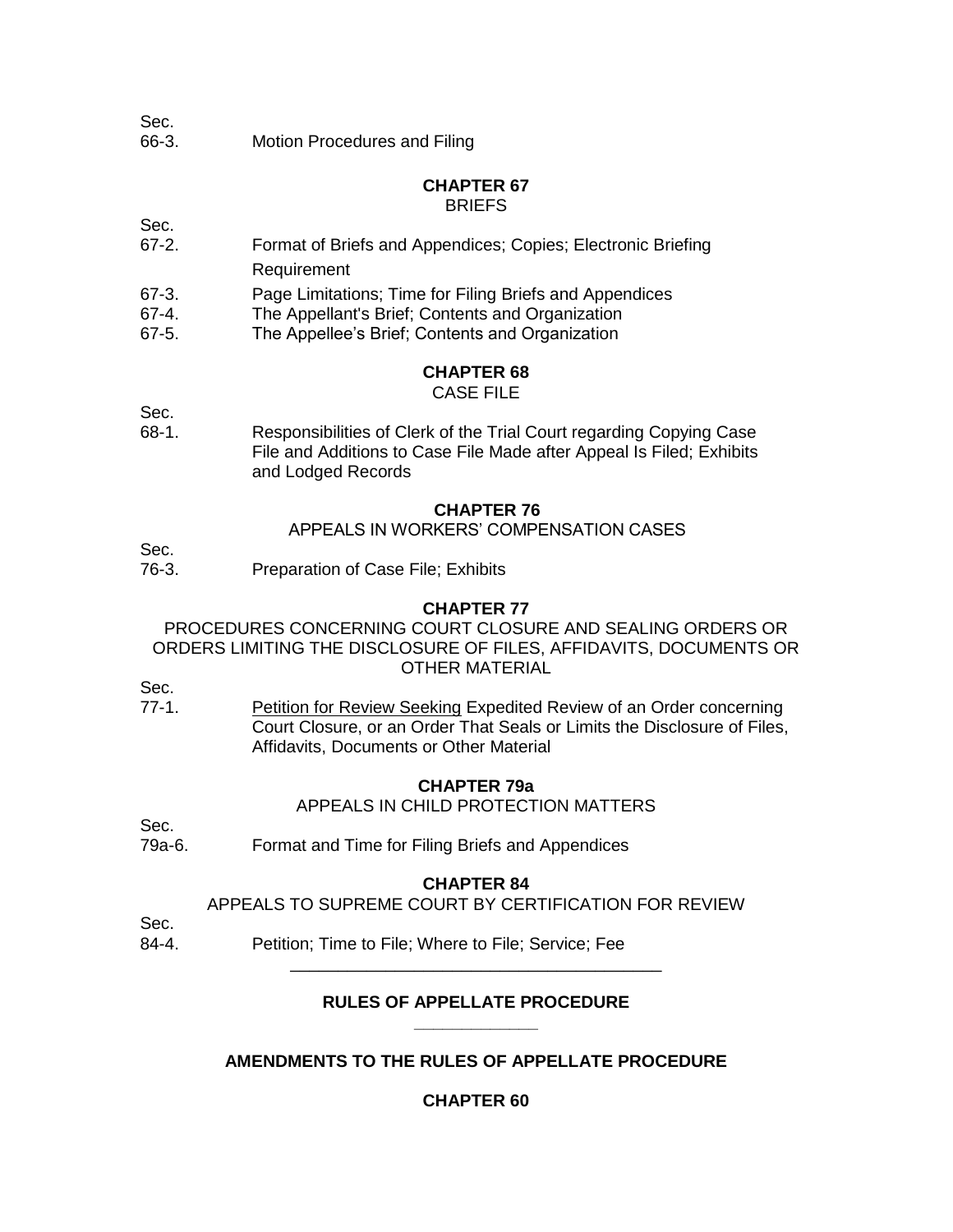## GENERAL PROVISIONS RELATING TO APPELLATE RULES AND APPELLATE REVIEW

## **Sec. 60-7. Electronic Filing; Payment of Fees**

(a) Counsel of record must file all appellate papers electronically unless the court grants a request for exemption. Papers may be filed, signed, or verified by electronic means that comply with procedures and standards established by the chief clerk of the appellate system under the direction of the administrative judge of the appellate system. A paper filed by electronic means in compliance with such procedures and standards constitutes a written paper for the purpose of applying these rules.

(b) At the time of filing, the appellant must (1) pay all required fees; or (2) upload a signed application for waiver of fees and the order of the trial court granting the fee waiver; or (3) certify that no fees are required. Any document that requires payment of a fee as a condition of filing may be returned **[**by the appellate clerk**]** or rejected **[**by the court upon review**]** for noncompliance with the rules of appellate procedure.

(c) All self-represented parties must have an account with E-Services **[**and submit an appellate access form (JD-AC-15),**]** unless exempt from electronic filing pursuant to Section 60-8. All nonexempt self-represented parties in family matters, child protection matters, matters involving protected information and in all other matters in which the self-represented party's user identification number has not already been provided must submit an appellate electronic access form (JD-AC-015). This form must be filed within ten days of the filing of the appeal. Failure to comply with this rule may result in the dismissal of the appeal or the imposition of sanctions pursuant to Section 85-1.

(d) The requirements of this section do not apply to documents filed by incarcerated self-represented parties, the clerk of the trial court, the official court reporter, or the clerk of the court for any other state, federal or tribal court. This section also does not apply to any state board or commission filing documents with the appellate clerk pursuant to Sections 68-1, 74-2A, 74-3A, 75-4, 76-3, or 76-5.

# **CHAPTER 62** CHIEF JUDGE, APPELLATE CLERK AND DOCKET: GENERAL ADMINISTRATIVE MATTERS

# **Sec. 62-3. Entry of Cases**

Appeals, reservations, writs of error, original jurisdiction actions, and other matters filed in accordance with the procedures set forth in Sections 60-7, 60-8, and 63- 3, shall be docketed upon filing subject to return **[**by the appellate clerk**]** or rejection **[**by the court upon review**]** for noncompliance with the rules of appellate procedure.

# **Sec. 62-7. Matters of Form; Filings; Delivery and Certification to Counsel of Record**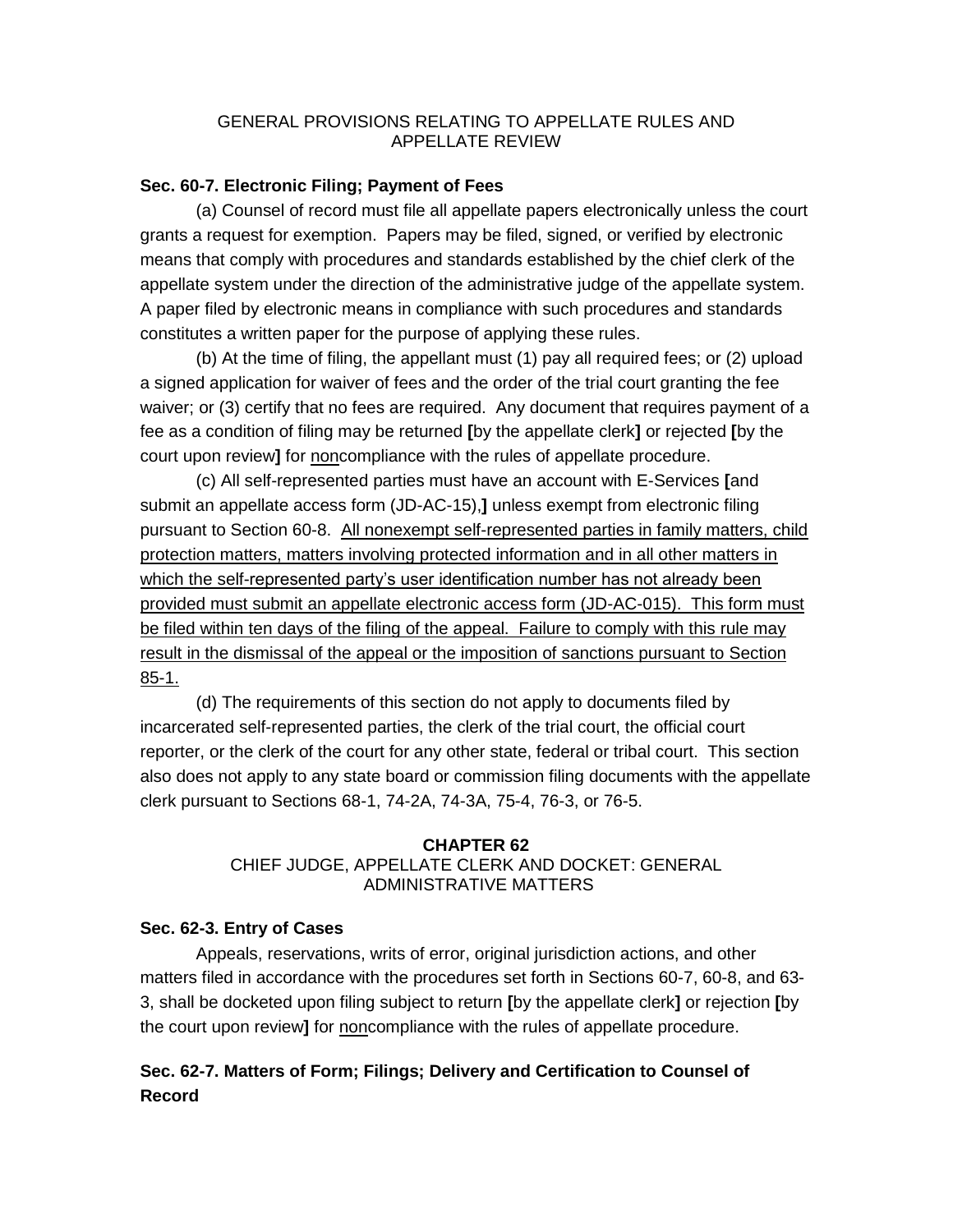(a) It is the responsibility of counsel of record to file papers in a timely manner and in the proper form. The appellate clerk may return any papers filed in a form not in compliance with these rules; in returning, the appellate clerk shall indicate how the papers have failed to comply. The clerk shall note the date on which they were received before returning them, and shall retain an electronic copy thereof. Any papers correcting a noncomplying filing shall be deemed to be timely filed if a complying document is refiled with the appellate clerk within fifteen days of the official notice date, which is the notice date indicated on the return form. The official notice date is not the date the return form is received. The time for responding to any such paper shall not start to run until the correcting paper is filed.

(b) All papers except the transcript and regulations filed pursuant to Section 81-6 shall contain: (1) certification that a copy has been delivered to each other counsel of record, except as provided in Section 63-4 (a) (3), which certification shall include names, addresses, e-mail addresses, and telephone numbers; (2) certification that the document has been redacted or does not contain any names or other personal identifying information that is prohibited from disclosure by rule, statute, court order or case law; and (3) certification that the document complies with all applicable rules of appellate procedure.

Electronic papers shall contain a certification as set forth in subsection (b) (1), but filers can comply with the certification requirements set forth in subsections (b) (2) and (b) (3) during the electronic filing process. Any request to deviate from the requirement regarding personal identifying information shall be filed with the appellate clerk pursuant to Section 67-2 (k). Briefs and appendices require additional certifications pursuant to Section 67-2 (g) and (i). Other certifications **[**requirements**]** may be required by the rules under which specific documents are filed.

(c) Any counsel of record who files a document electronically with the court must deliver it electronically to all other counsel of record, except as provided in Section 63-4 (a) (3), unless the intended recipient has notified the appellate clerk and all other counsel of record in writing that the recipient declines to accept electronic delivery of documents or the intended recipient is exempt from the requirements of electronic filing pursuant to Section 60-8. Any counsel of record who has signed an electronically filed document shall be deemed to have consented to electronic delivery under this section. Delivery by e-mail is complete upon sending the electronic notice unless the party sending notice learns that the attempted delivery did not reach the e-mail address of the intended recipient.

If the intended recipient has declined to accept electronic delivery or is exempt from the requirements of electronic filing, a document may be delivered to counsel of record by hand or by first class or express mail delivered by the United States Postal Service or an equivalent commercial service, postage prepaid, to the last known address of the intended recipient.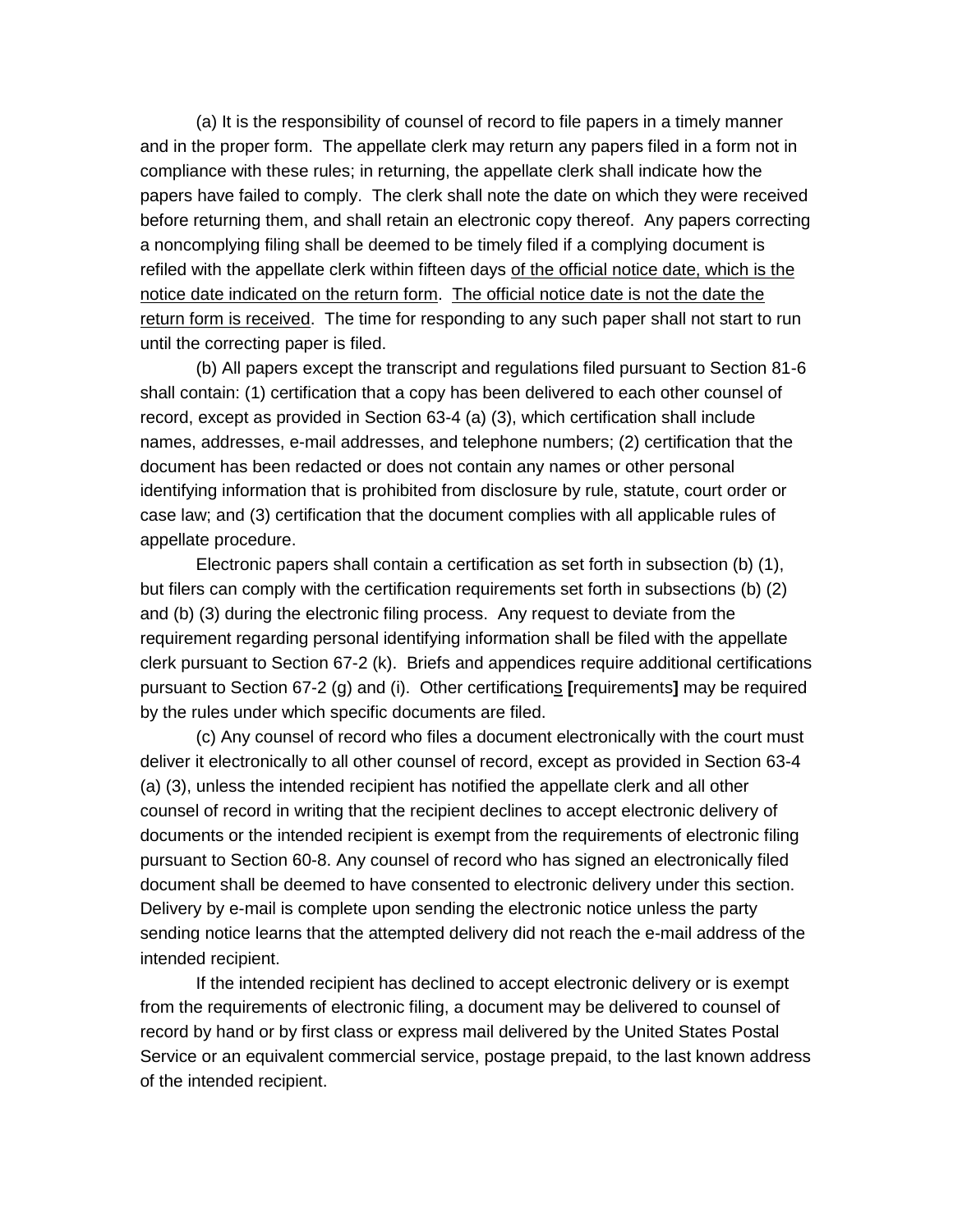## **CHAPTER 63** FILING THE APPEAL; WITHDRAWALS

## **Sec. 63-3. Filing of Appeal**

All appeals shall be filed and all fees paid in accordance with the provisions of Sections 60-7 or 60-8. The appeal will be docketed upon filing but may be returned **[**by the appellate clerk**]** or rejected **[**by the court upon review**]** for noncompliance with the rules of appellate procedure.

The appellant must certify that a copy of the appeal form generated at the time of electronic filing and bearing the assigned docket number and electronic signature of the filer will immediately be delivered pursuant to Section 62-7 (c) to all counsel of record and, in criminal and habeas corpus matters, to the office of the chief state's attorney, appellate bureau. The appellate clerk, upon receipt of the foregoing, shall deliver a copy of the appeal form to the clerk of the original trial court, to the clerk of any trial courts to which the matter was transferred, and to each party to the appeal. In criminal and habeas corpus matters, the appellate clerk shall deliver a copy of the appeal form to the office of the chief state's attorney, appellate bureau, or to the attorney general, as appropriate.

## **Sec. 63-10. Preargument Conferences**

The chief justice or the chief judge or a designee may, in cases deemed appropriate, direct that conferences of the parties be scheduled in advance of oral argument. All civil cases are eligible for preargument conferences except habeas corpus appeals**[**;**]**, appeals involving juvenile matters, including child protection appeals as defined in Section 79a-1, **[**juveniles, such as delinquency and termination of parental rights cases;**]** summary process appeals, and appeals from the suspension of a motor vehicle license due to operating under the influence of liquor or drugs. A party in an exempt case may file a request for a preargument conference with the appellate clerk explaining why the case should not be exempt. The chief justice may designate a judge trial referee or senior judge to preside at a conference. The scheduling of or attendance at a preargument conference shall not affect the duty of the parties to adhere to the times set for the filing of briefs. Failure of counsel to attend a preargument conference may result in the imposition of sanctions under Section 85-2. Unless other arrangements have been approved in advance by the conference judge, parties shall be present at the conference site and available for consultation. When a party against whom a claim is made is insured, an insurance adjuster for such insurance company shall be available by telephone at the time of such preargument conference unless the conference judge, in his or her discretion, requires the attendance of the adjuster at the conference. The conference proceedings shall not be brought to the attention of the court by the presiding officer or any of the parties unless the conference results in a final disposition of the appeal.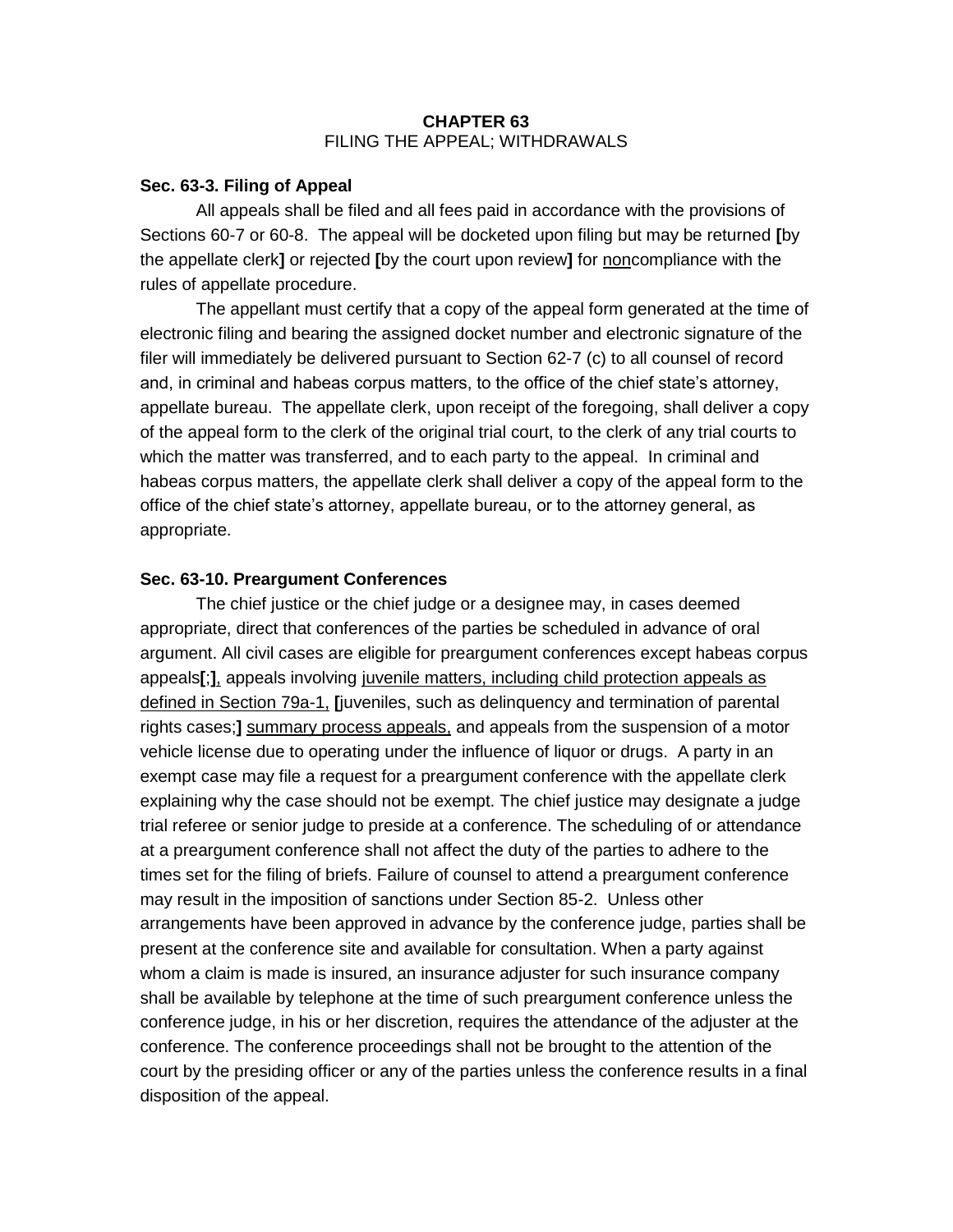The following matters may be considered:

- (1) Possibility of settlement;
- (2) Simplification of issues;
- (3) Amendments to the preliminary statement of issues;
- (4) Transfer to the supreme court;
- (5) Timetable for the filing of briefs;
- (6) En banc review; and
- (7) Such other matters as the conference judge shall consider appropriate.

All matters scheduled for a preargument conference before a judge trial referee are referred to that official by the chief court administrator pursuant to General Statutes § 52-434a, which vests judge trial referees with the same powers and jurisdiction as superior court judges and senior judges, including the power to implement settlements by opening and modifying judgments.

# **CHAPTER 66** MOTIONS AND OTHER PROCEDURES

# **Sec. 66-3. Motion Procedures and Filing**

All motions, petitions, applications, memoranda of law, stipulations, and oppositions shall be filed with the appellate clerk in accordance with the provisions of Sections 60-7 and 60-8 and docketed upon filing. The submission may be returned **[**by the appellate clerk**]** or rejected **[**by the court upon review**]** for noncompliance with the rules of appellate procedure. All papers shall contain a certification that a copy has been delivered to each other counsel of record in accordance with the provisions of Section 62-7.

No paper mentioned above shall be filed after expiration of the time for its filing unless the filer demonstrates good cause for its untimeliness in a separate section captioned "good cause for late filing." No motion directed to the trial court that is required to be filed with the appellate clerk shall be filed after expiration of the time for its filing, except on separate written motion accompanied by the proposed trial court motion and by consent of the supreme or appellate court. No amendment to any of the above mentioned papers shall be filed except on written motion and by consent of the court.

Motions shall be typewritten and fully double spaced, and shall not exceed three lines to the vertical inch or twenty-seven lines to the page. Footnotes and block quotations may be single spaced. Only the following two typefaces, of 12 point or larger size, are approved for use in motions: arial and univers. Each page of a motion, petition, application, memorandum of law, stipulation and opposition shall have as a minimum the following margins: top, 1 inch; left, 1 and 1/4 inch; right, 1/2 inch; and bottom, 1 inch.

# **CHAPTER 67 BRIEFS**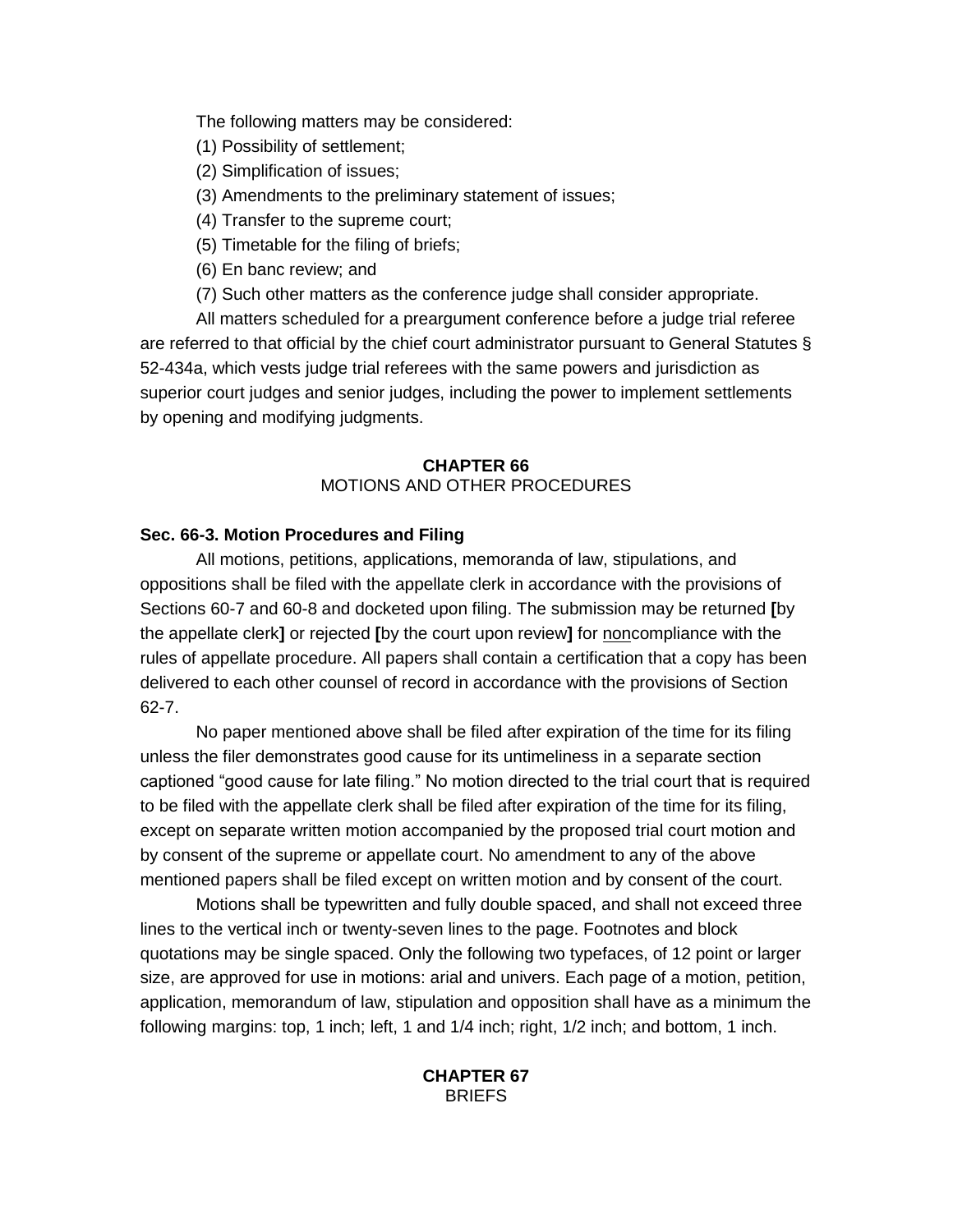# **Sec. 67-2. Format of Briefs and Appendices; Copies; Electronic Briefing Requirement**

(a) Briefs and appendices shall be typewritten or clearly photocopied from a typewritten original on white 8 1/2 by 11 inch paper. Unless ordered otherwise, briefs shall be copied on one side of the page only. Appendices may be copied on both sides of the page. The page number for briefs and appendices shall be centered on the bottom of each page. The brief shall be fully double spaced and shall not exceed three lines to the vertical inch or twenty-seven lines to the page; footnotes and block quotations may, however, be single spaced. Only the following two typefaces, of 12 point or larger size, are approved for use in briefs: arial and univers. Each page of a brief or appendix shall have as a minimum the following margins: top, 1 inch; left, 1 and 1/4 inch; right, 1/2 inch; and bottom, 1 inch. Briefs and appendices shall be firmly bound 1/4 inch from the left side, at points approximately 1/4, 1/2 and 3/4 of the length of the page, so as to make an easily opened volume.

(b) When possible, parts one and two of the appendix shall be bound together. In addition, parts one and two of the appendix may be bound together with the brief. When, however, binding the brief and appendix together would affect the integrity of the binding, the appendix shall be bound separately from the brief. When either part of the appendix exceeds one hundred and fifty pages, parts one and two of the appendix shall be separately bound.

(c) An appendix shall be paginated separately from the brief. The appendix shall be numbered consecutively, beginning with the first page of part one and ending with the last page of part two, and preceded by the letter "A" (e.g., A1  $\dots$  A25  $\dots$  A53). An appendix shall have an index of the names of witnesses whose testimony is cited within it. If any part of the testimony of a witness is omitted, this shall be indicated by asterisks. After giving the name of a witness, the party who called that witness shall be designated, and it shall be stated whether the testimony quoted was given on direct, cross or other examination.

(d) If constitutional provisions, statutes, ordinances, regulations, or portions of the transcript are contained in an appendix, they may be reproduced in their original form so long as the document is not reduced to less than 75 percent of its original form.

(e) Briefs and separately bound appendices shall have a suitable front cover of heavy paper in the color indicated: briefs for appellants and plaintiffs in error, light blue; briefs for appellees and defendants in error, pink; reply briefs, white; briefs for amicus curiae, light green. Covers of briefs filed for cross appeals shall be of the same color as indicated for that party on the original appeal briefs. If a supplemental brief is ordered or permitted by the court, the cover shall be the same color as indicated for that party's original brief. A back cover is not necessary; however, if one is used, it must be white.

(f) Briefs and separately bound appendices must bear on the cover, in the following order, from the top of the page: (1) the name of the court; (2) the appellate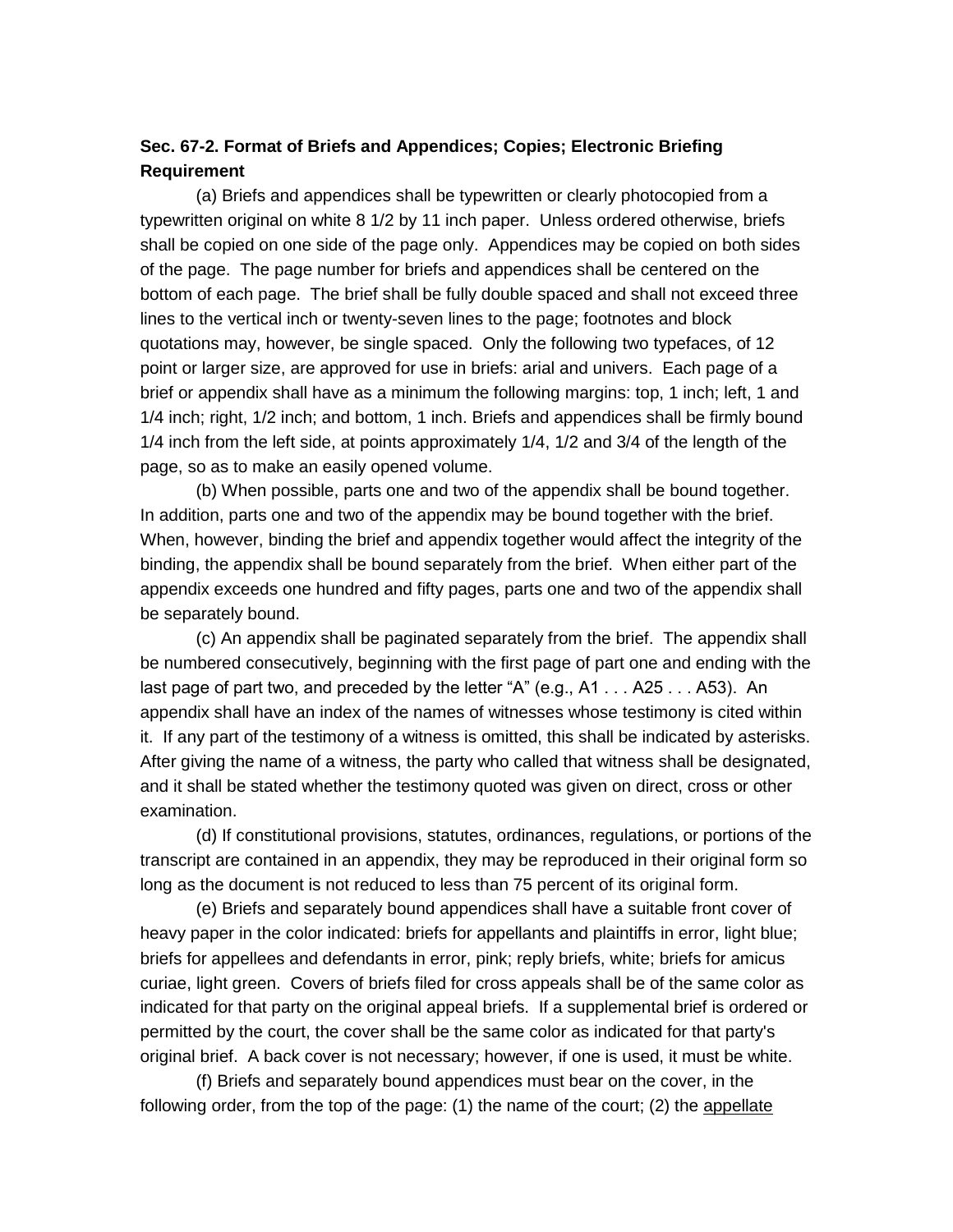docket number**[** of the case**]**; (3) the appellate case name**[** name of the case as it appears in the judgment file of the trial court**]**; (4) the nature of the brief (e.g., brief of the defendant-appellant; brief of the plaintiff-appellee on the appeal and of the plaintiff-cross appellant on the cross appeal); and (5) the name, address, telephone **[**and facsimile**]** number**[**s**]** and e-mail address of individual counsel who is to argue the appeal and, if different, the name, address, telephone **[**and facsimile**]** number**[**s**]** and e-mail address of the party's counsel of record. The foregoing shall be displayed in the upper case of an arial or univers typeface of 12 point or larger size.

(g) Counsel of record filing a brief shall submit an electronic version of the brief and appendix in accordance with guidelines established by the court and published on the judicial branch website. **[**Where paper copies of the brief and appendix are bound together, t**]**The brief and appendix shall be submitted electronically as separate documents. The electronic version shall be submitted prior to the timely filing of the party's paper brief and appendix pursuant to subsection (h) of this section. Counsel of record must certify that electronically submitted briefs and appendices: (1) have been delivered electronically to the last known e-mail address of each counsel of record for whom an e-mail address has been provided; and (2) have been redacted or do not contain any names or other personal identifying information that is prohibited from disclosure by rule, statute, court order or case law.

(h) If the appeal is in the supreme court, fifteen legible photocopies of each brief and appendix, if any, shall be filed with the appellate clerk. If the appeal is in the appellate court, ten legible photocopies of each brief and appendix, if any, shall be filed with the appellate clerk.

(i) All copies of the brief filed with the supreme court or the appellate court must be accompanied by: (1) certification that a copy of the brief and appendix has been sent to each counsel of record in compliance with Section 62-7; (2) certification that the brief and appendix being filed with the appellate clerk are true copies of the brief and appendix that were submitted electronically pursuant to subsection (g) of this section; (3) certification that the brief and appendix have been redacted or do not contain any names or other personal identifying information that is prohibited from disclosure by rule, statute, court order or case law; and (4) certification that the brief complies with all provisions of this rule. The certification that a copy of the brief and appendix has been sent to each counsel of record in compliance with Section 62-7 may be signed by counsel of record or the printing service, if any. All other certifications pursuant to this subsection shall be signed by counsel of record only.

(j) A copy of the electronic confirmation receipt indicating that the brief and appendix were submitted electronically in compliance with subsection (g) of this section shall be filed with the briefs.

(k) Any request for deviation from the above requirements, including requests to deviate from the requirement to redact or omit personal identifying information or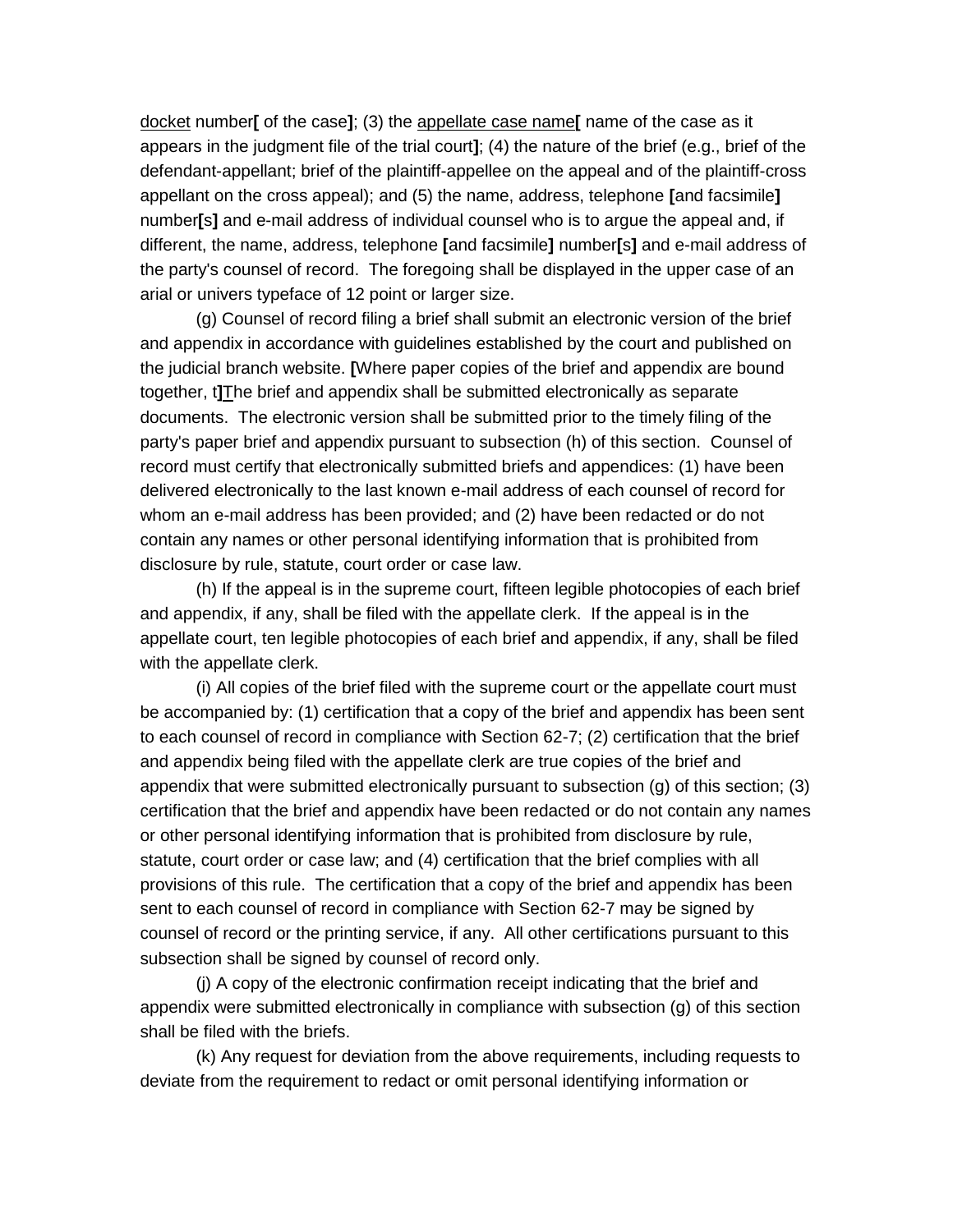information that is prohibited from disclosure by rule, statute, court order or case law, shall be filed with the appellate clerk.

## **Sec. 67-3. Page Limitations; Time for Filing Briefs and Appendices**

Except as otherwise ordered, the brief of the appellant shall not exceed thirty-five pages and shall be filed with the appendix within forty-five days after the delivery date of the transcript ordered by the appellant. In cases where no transcript is required or the transcript has been received by the appellant prior to the filing of the appeal, the appellant's brief and appendix shall be filed within forty-five days of the filing of the appeal.

The delivery date of the paper—not electronic—transcript shall be used, where applicable, in determining the filing date of briefs.

Any party whose interest in the judgment will not be affected by the appeal and who intends not to file a brief shall inform the appellate clerk of this intent prior to the deadline for the filing of the appellee's brief. In the case of multiple appellees, an appellee who supports the position of the appellant shall meet the appellant's time schedule for filing a brief.

Except as otherwise ordered, the brief of the appellee shall not exceed thirty-five pages, and shall be filed with any appendix within thirty days after the filing of the appellant's brief or the delivery date of the portions of the transcript ordered only by that appellee, whichever is later.

The appellant may within twenty days after the filing of the appellee's brief file a reply brief which shall not exceed fifteen pages.

Where there is a cross appeal, the brief and appendix of the cross appellant shall be combined with the brief and appendix of the appellee. The brief shall not exceed fifty pages and shall be filed with any appendix at the time the appellee's brief is due. The brief and appendix of the cross appellee shall be combined with the appellant's reply brief, if any. This brief shall not exceed forty pages and shall be filed within thirty days after the filing of the original appellee's brief. The cross appellant may within twenty days after the filing of the cross appellee's brief file a cross appellant's reply brief which shall not exceed fifteen pages.

Where cases are consolidated or a joint appeal has been filed, the brief of the appellants and that of the appellees shall not exceed the page limitations specified above.

All page limitations shall be exclusive of appendices, the statement of issues, the table of authorities, the table of contents, **[**if any,**]** and, in the case of an amicus brief, the statement of the interest of the amicus curiae required by Section 67-7. The last page of a brief shall likewise not be counted if it contains only the signature of counsel of record.

Briefs shall not exceed the page limitations set forth herein except by permission of the chief justice or chief judge. Requests for permission to exceed the page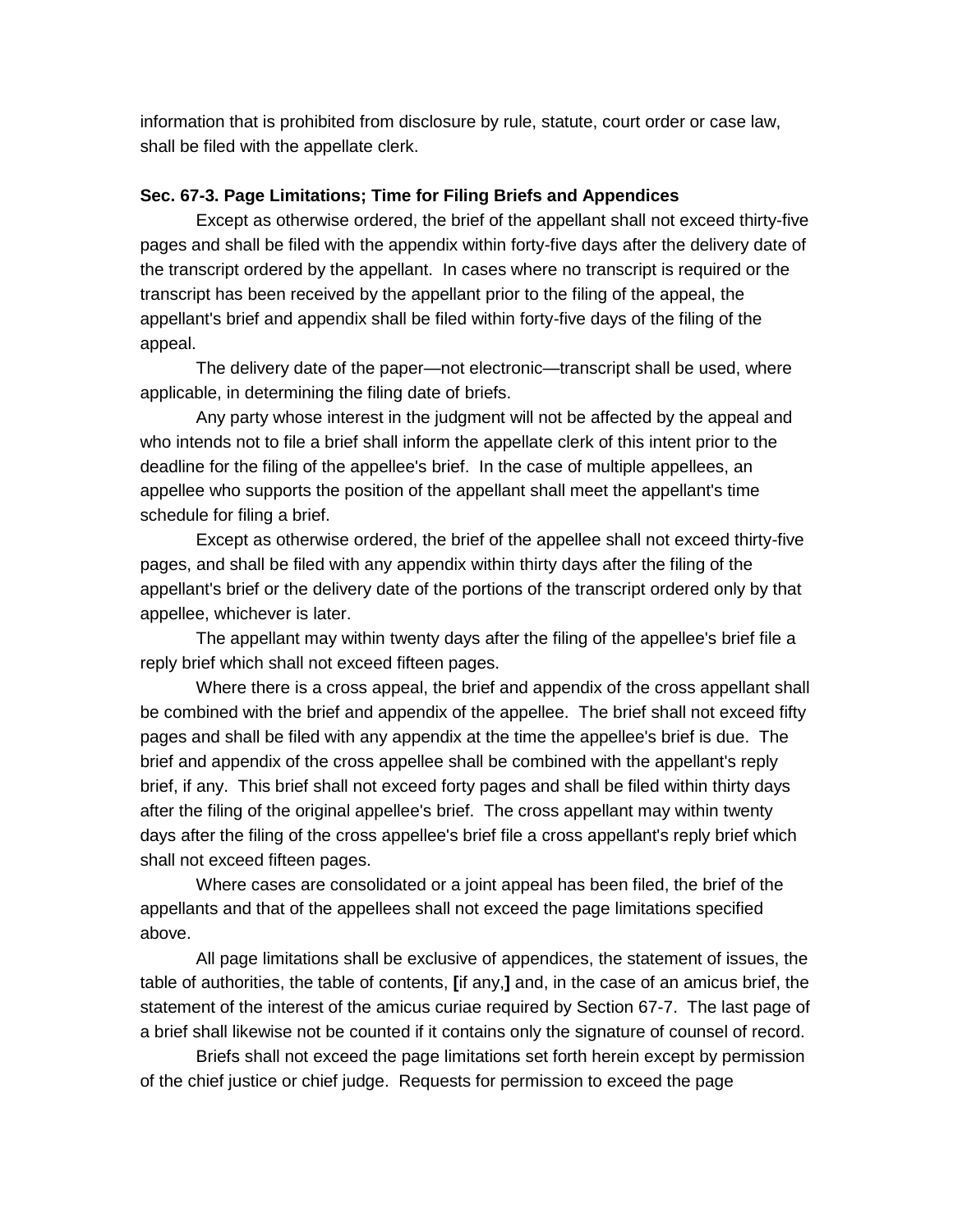limitations shall be filed with the appellate clerk, stating both the compelling reason for the request and the number of additional pages sought.

Where a claim relies on the state constitution as an independent ground for relief, the clerk shall, upon request, grant an additional five pages for the appellant and appellee briefs, and an additional two pages for the reply brief, which pages are to be used for the state constitutional argument only.

## **Sec. 67-4. The Appellant's Brief; Contents and Organization**

The appellant's brief shall contain the following:

(a) A table of contents.

(b) **[**(a)**]** A concise statement setting forth, in separately numbered paragraphs, without detail or discussion, the principal issue or issues involved in the appeal, with appropriate references to the page or pages of the brief where the issue is discussed, pursuant to subsection (e) **[**(d)**]** hereof. **[**The court may refuse to receive a brief not complying with this requirement.**]** Such statement shall be deemed in replacement of and shall supersede the preliminary statement of issues.

(c) **[**(b)**]** A table of authorities cited in the brief, with references to the page or pages of the brief where the citations to those authorities appear. Citations shall be in the form provided in Section 67-11.

(d) **[**(c)**]** A statement of the nature of the proceedings and of the facts of the case bearing on the issues raised. The statement of facts shall be in narrative form, shall be supported by appropriate references to the page or pages of the transcript or to the document upon which the party relies and shall not be unnecessarily detailed or voluminous.

(e) **[**(d)**]** The argument, divided under appropriate headings into as many parts as there are points to be presented, with appropriate references to the statement of facts or to the page or pages of the transcript or to the relevant document. The argument on each point shall include a separate, brief statement of the standard of review the appellant believes should be applied.

(1) When error is claimed in the trial court's refusal to charge the jury as requested, the party claiming such error shall include in the brief of that party or the appendix thereto a verbatim statement of the relevant portions of the charge as requested and as given by the court and any relevant exceptions to the charge as given and shall recite in narrative form any evidence which it is claimed would entitle that party to the charge as requested, with appropriate references to the page or pages of the transcript.

(2) When error is claimed in the charge to the jury, the brief or appendix shall include a verbatim statement of all relevant portions of the charge and all relevant exceptions to the charge. Unless essential to review of a claimed error, a verbatim statement of the entire charge to the jury should not be included in the brief or appendix.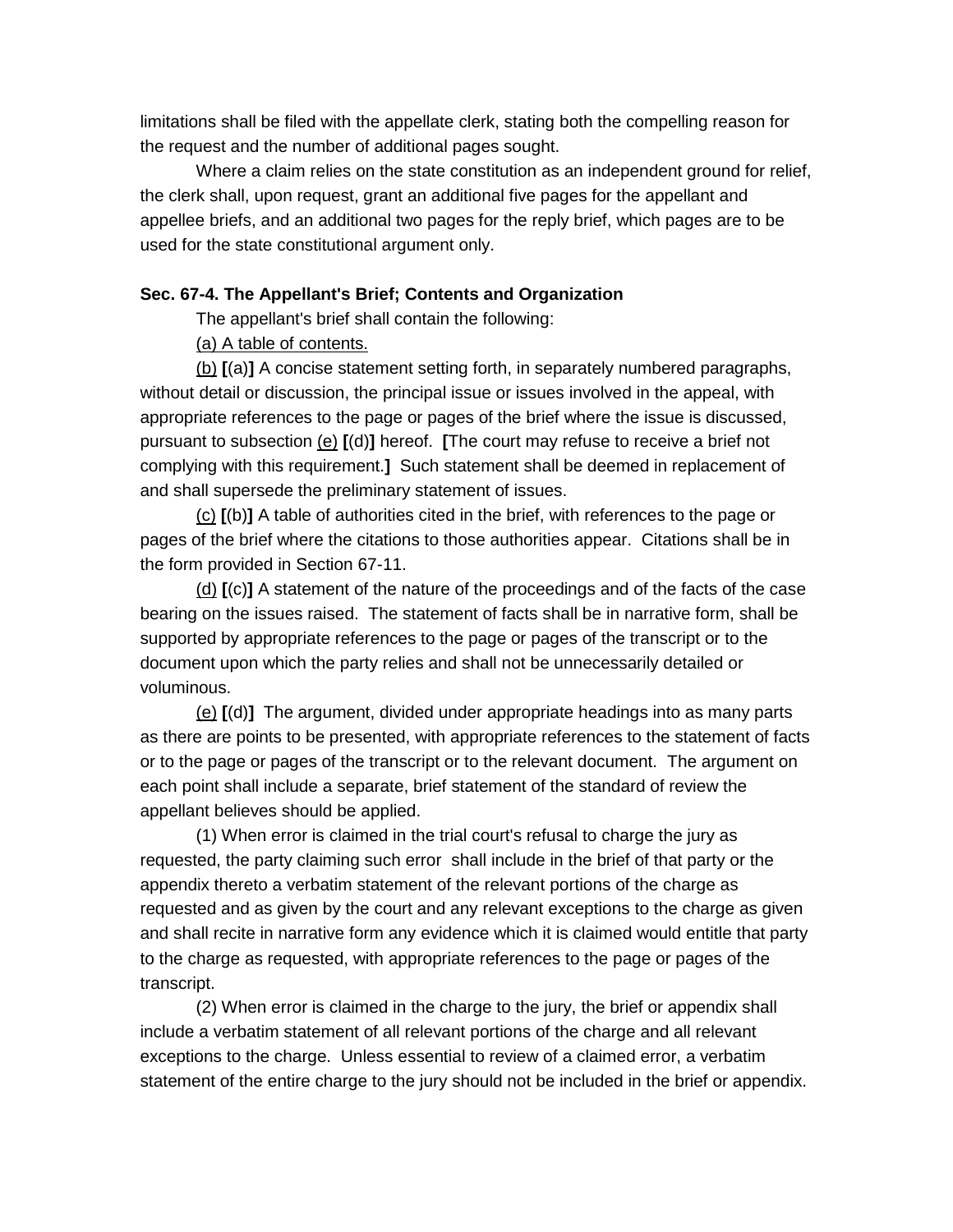Evidence relevant to the claimed error shall be recited in narrative form with appropriate references to the page or pages of the transcript.

(3) When error is claimed in any evidentiary ruling in a court or jury case, the brief or appendix shall include a verbatim statement of the following: the question or offer of exhibit; the objection and the ground on which it was based; the ground on which the evidence was claimed to be admissible; the answer, if any; and the ruling.

(4) When error is claimed in any other ruling in a court or jury case, the brief or appendix shall include the pertinent motion or pleading as well as any other pertinent documents which are a part of the record of the proceedings below.

(5) When the basis of an evidentiary or other ruling referred to in subsection (e) **[**(d)**]** (3) or (e) **[**(d)**]** (4) cannot be understood without knowledge of the evidence or proceeding which preceded or followed the ruling, a brief narrative or verbatim statement of the evidence or proceeding should be made. A verbatim excerpt from the transcript should not be used if a narrative statement will suffice. When the same ruling is repeated, the brief should contain only a single ruling unless the other rulings are further illustrative of the rule which determined the action of the trial court or establish the materiality or harmfulness of the error claimed. The statement of rulings in the brief shall include appropriate references to the page or pages of the transcript.

(f) **[**(e)**]** A short conclusion stating the precise relief sought.

(g) **[**(f)**]** The text of the pertinent portions of any constitutional provision, statute, ordinance or regulation at issue or on which the appellant relies. Such text need not be included in the brief if it is included in the appendix to the appellant's brief.

(h) **[**(g)**]** In appeals filed pursuant to Section 81-4, a statement identifying the version of the land use regulations filed with the appellate clerk.

(i) **[**(h)**]** The appellant's brief shall be organized in the following order: table of contents**[**, if any**]**; statement of issues; table of authorities; if the appeal was filed pursuant to Section 81-4, statement identifying version of land use regulations filed with the appellate clerk; statement of facts; argument; conclusion and statement of relief requested; signature; and certification pursuant to Section 62-7.

#### **Sec. 67-5. The Appellee's Brief; Contents and Organization**

The brief of the appellee shall contain, in a form corresponding to that stated in Section 67-4, the following:

(a) A table of contents.

(b) **[**(a)**]** A counter statement of any issue involved as to which the appellee disagrees with the statement of the appellant or a statement of any other grounds which were properly raised by an appellee under Section 63-4. Such statement shall be deemed in replacement of and shall supersede the preliminary statement of the issues.

(c) **[**(b)**]** A table of authorities cited in the brief, with references to the page or pages of the brief where the citations to those authorities appear. Citations shall be in the form provided in Section 67-11.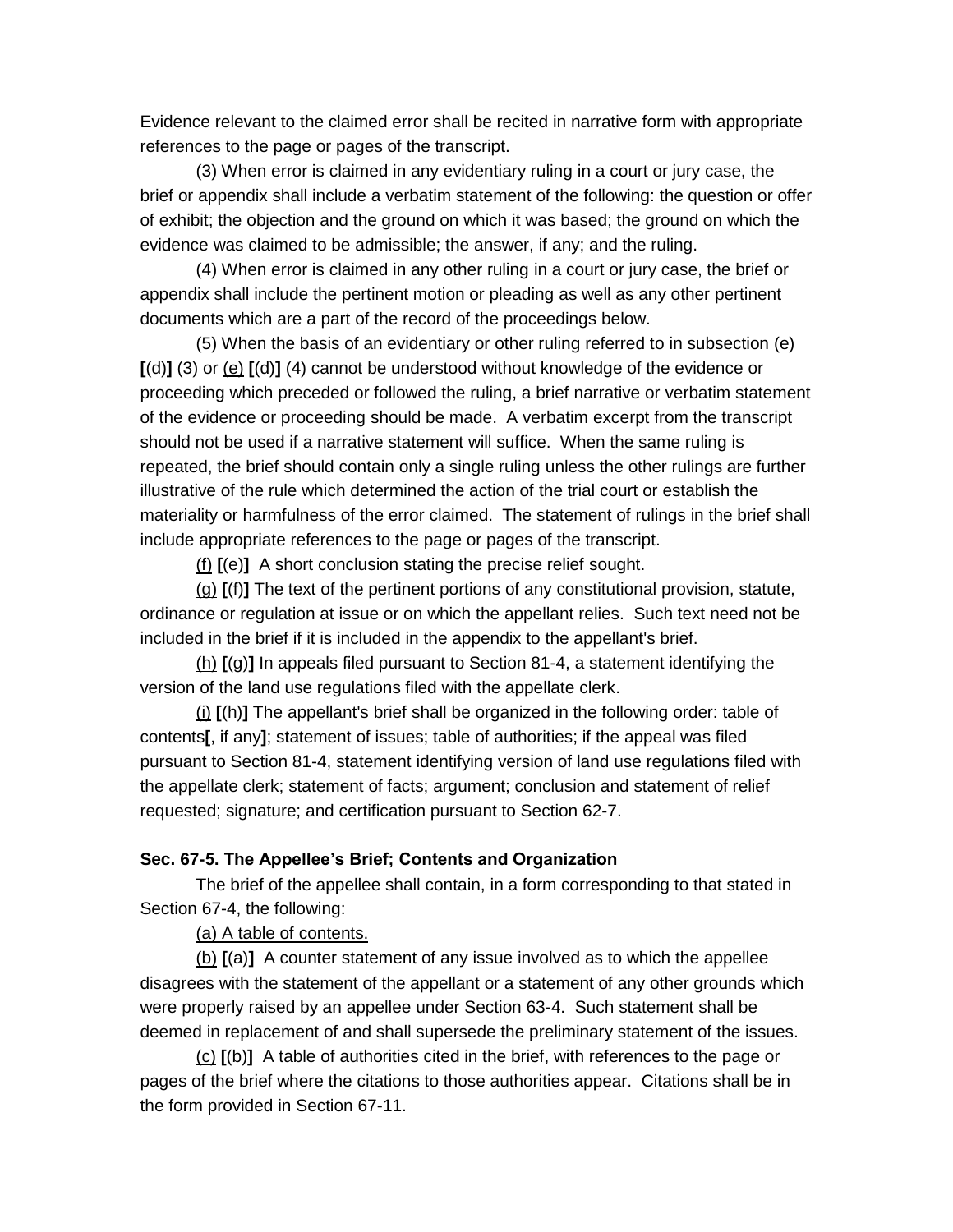(d) **[**(c)**]** A counter statement of any fact as to which the appellee disagrees with the statement of the appellant. The counter statement of facts shall be in narrative form and shall be supported by appropriate references to the page or pages of the transcript or to the relevant document upon which the appellee relies. An appellee may not rely on any fact unless it is set forth in the appellee's counter statement of facts or in the appellant's statement of facts or is incorporated in any brief of the parties in accordance with Section 67-4 (e) **[**(d)**]** or with subsection (e) **[**(d)**]** hereof.

(e) **[**(d)**]** The argument of the appellee, divided as provided in Section 67-4 (e) **[**(d)**]**. The argument on each point shall include a separate, brief statement of the standard of review the appellee believes should be applied. The argument may augment or take exception to the appellant's presentation of rulings or the charge by reference to any relevant part of the court's charge or any other evidence in narrative or verbatim form which is relevant to such question, with appropriate references to the statements of facts or to the page or pages of the transcript or to the relevant document.

(f) **[**(e)**]** Claims, if any, directed to any rulings or decisions of the trial court adverse to the appellee. These shall be made in the manner provided in Section 67-4 (e) **[**(d)**]**.

(g) **[**(f)**]** A short conclusion stating the precise relief sought.

(h) **[**(g)**]** The text of the pertinent portions of any constitutional provision, statute, ordinance or regulation at issue or on which the appellee relies. Such text need not be included in the brief if it is included in the appellant's brief or appendix or in the appendix to the appellee's brief.

(i) **[**(h)**]** In appeals filed pursuant to Section 81-4, a statement as to whether the appellee disputes the applicability of the version of the land use regulations filed with the appellate clerk. If the appellee disputes the applicability of such regulations, it shall set forth its basis for maintaining that such regulations do not apply.

(j) **[**(i)**]** The appellee's brief shall be organized in the following order: table of contents**[**, if any**]**; statement of issues; table of authorities; statement of facts; argument; conclusion and statement of relief requested; signature; and certification pursuant to Section 62-7.

(k) **[**(j)**]** When the appellee is also the cross appellant, the issues on the cross appeal shall be briefed in accordance with Section 67-4. In such a case, the briefs shall clearly label which sections of the brief refer to the appeal and which refer to the cross appeal.

#### **CHAPTER 68** CASE FILE

**Sec. 68-1. Responsibilities of Clerk of the Trial Court regarding Copying Case File and Additions to Case File Made after Appeal Is Filed; Exhibits and Lodged Records**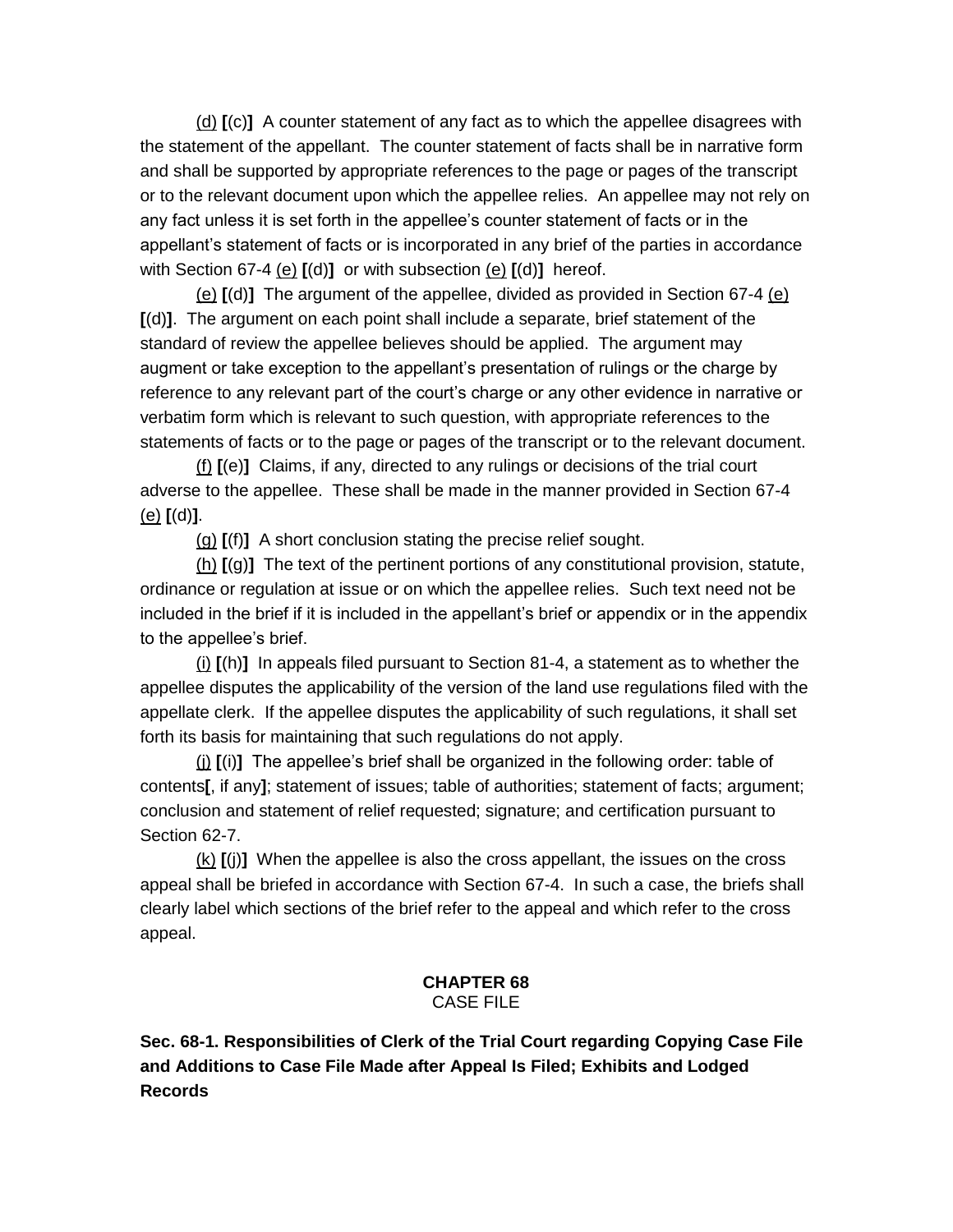(a) With the exception of those appeals in which the contents of the case file consist solely of papers filed by electronic means, the clerk of the trial court shall, within ten days of the filing of the appeal, prepare and forward to the appellate clerk one complete copy of the case file, including the case detail page for noncriminal cases and all written requests to charge. No omissions may be made from the case file except upon the authorization of the appellate clerk. The appellate clerk may direct the clerk of the trial court to prepare and to forward a case file in any other instance in which it is needed. The clerk of the trial court shall forward to the appellate clerk one copy of all additions made to the case file after the initial preparation and transmittal of the case file.

Nothing in this section relieves the appellant and the appellee of their duty to comply with the appendix requirements of Section 67-8.

(b) (1) In criminal appeals filed by incarcerated self-represented parties, the clerk of the trial court shall forward to the office of the chief state's attorney one complete copy of the case file and all written requests to charge for use in preparing part one of the appendix pursuant to Section 67-8 (b).

(2) In habeas appeals filed by incarcerated self-represented parties, the clerk of the trial court shall forward to either the office of the chief state's attorney or the office of the attorney general one complete copy of the case file, including the case detail page and all written requests to charge for use in preparing part one of the appendix pursuant to Section 67-8 (b).

(3) In criminal and habeas appeals filed by incarcerated self-represented parties, the office of the chief state's attorney or the office of the attorney general and the clerk of the trial court may agree that the copy of the case file be provided by electronic means.

(c) Each document of the case file must be numbered, and the file must include a table of contents listing each item entered in the file according to its number.

(d) In an appeal from an administrative agency, the papers returned by the agency to the trial court, even though annexed to and incorporated by reference in the answer, shall accompany the copies of the file but need not be included in the copies of the file.

(e) All exhibits in the trial court are deemed exhibits on appeal and are deemed in the custody of the appellate clerk while the appeal is pending. The appellate clerk shall notify the clerk of the trial court of the exhibits required by the court in which the appeal is pending. Within ten days of such notice, the clerk of the trial court shall transmit those exhibits to the appellate clerk accompanied by a list of all exhibits in the case. The clerk of the trial court shall notify all counsel of record of the transmittal and provide them with a copy of the exhibit list. The provisions of this paragraph shall apply to records lodged pursuant to Section 7-4C.

### **CHAPTER 76** APPEALS IN WORKERS' COMPENSATION CASES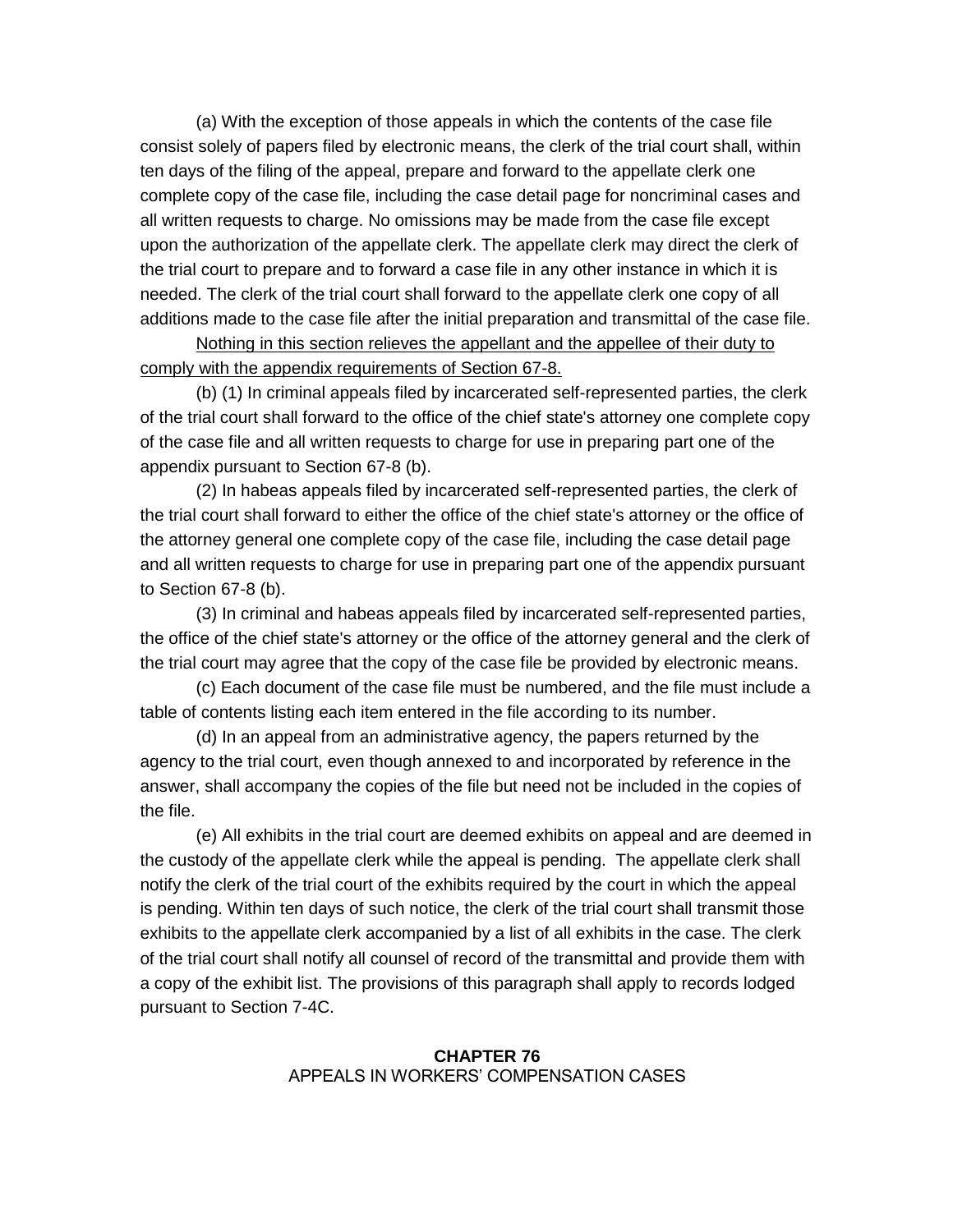#### **Sec. 76-3. Preparation of Case File; Exhibits**

Within ten days of the issuance of notice of the filing of an appeal, the board or the § 31-290a commissioner, as appropriate, shall deliver to the appellate clerk an electronic copy of the file, if possible, or one complete copy of the case file. No omissions may be made from the case file except upon the authorization of the appellate clerk. Each document of the case file must be numbered, and the file must include a table of contents listing each item entered in the file according to its number.

All exhibits before the board or the § 31-290a commissioner are deemed exhibits on appeal. The appellate clerk shall notify the board or the § 31-290a commissioner of the exhibits required by the court. It shall be the responsibility of the board or the § 31- 290a commissioner to transmit those exhibits promptly to the appellate clerk.

Nothing in this section relieves the appellant and the appellee of their duty to comply with the appendix requirements of Section 67-8.

#### **CHAPTER 77**

PROCEDURES CONCERNING COURT CLOSURE AND SEALING ORDERS OR ORDERS LIMITING THE DISCLOSURE OF FILES, AFFIDAVITS, DOCUMENTS OR OTHER MATERIAL

# **Sec. 77-1. Petition for Review Seeking Expedited Review of an Order concerning Court Closure, or an Order That Seals or Limits the Disclosure of Files, Affidavits, Documents or Other Material**

(a) Except as provided in subsection (b), any person affected by a court order which prohibits the public or any person from attending any session of court, or any order that seals or limits the disclosure of files, affidavits, documents or other material on file with the court or filed in connection with a court proceeding, may seek review of such order by filing a petition for review with the appellate court within seventy-two hours after the issuance of the order. The petition shall fully comply with Sections 66-2 and 66-3. The petition shall not exceed ten pages in length, exclusive of the appendix, except with special permission of the appellate court. An appendix containing the information or complaint, the answer, all motions pertaining to the matter, the opinion or orders of the trial court sought to be reviewed, a list of all parties with the names, addresses, telephone **[**and facsimile**]** numbers, e-mail addresses, and, if applicable, the juris number of their counsel, the names of all judges who participated in the case, and a transcript order acknowledgment form (JD-ES-38), shall be filed with the petition for review.

Any person filing a petition for review pursuant to this rule shall deliver a copy of the petition and appendix to (1) all parties to the case and (2) any nonparty who sought the closure order or order sealing or limiting disclosure in compliance with the provisions of Section 62-7 on the same day as the petition is filed. Any party or nonparty who sought such order may file a response to the petition for review within ninety-six hours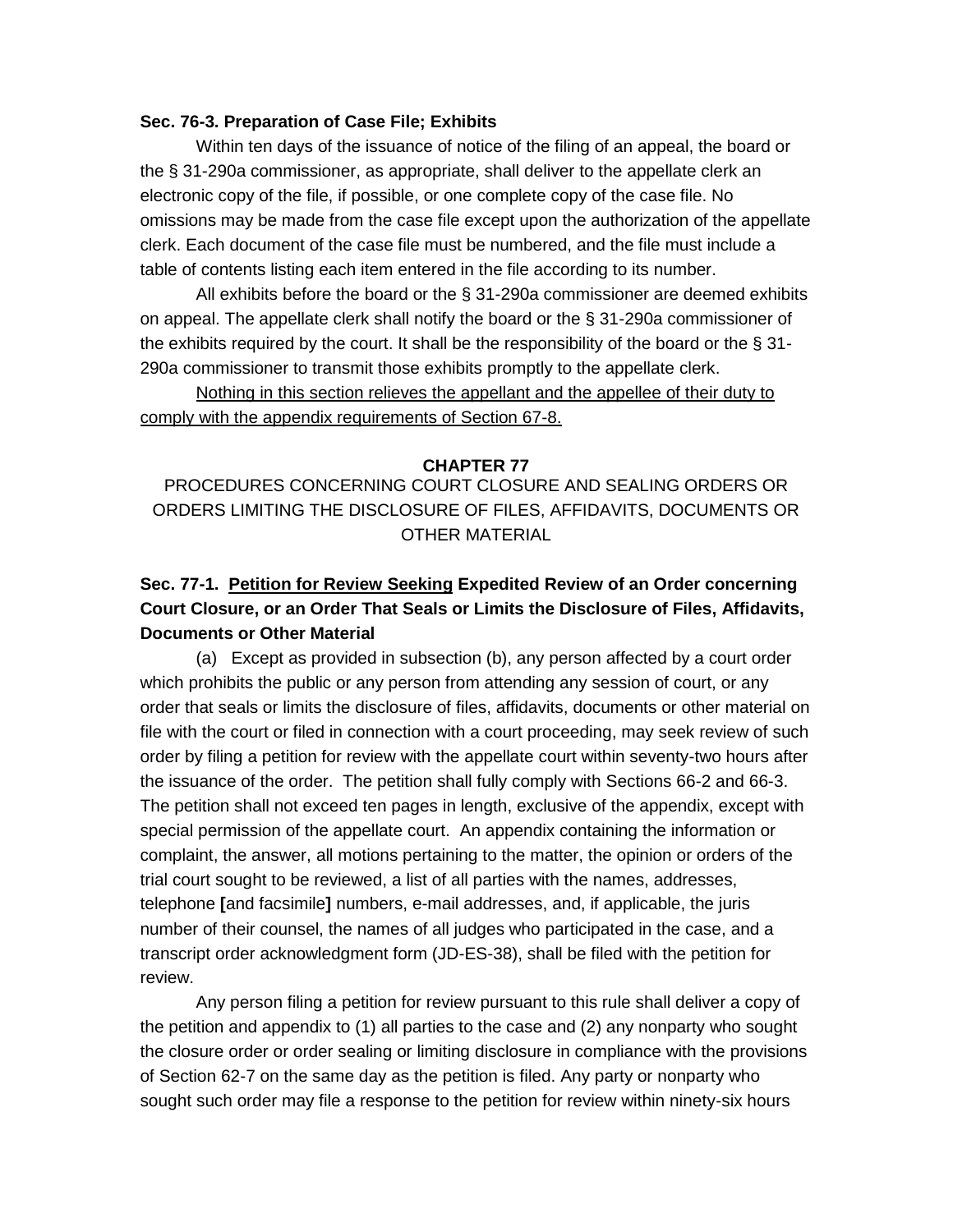after the filing of the petition for review. Failure to file a response shall not preclude the party or nonparty who sought the order under review from participating in the hearing on the petition. Within one business day of the receipt of the transcript and the certificate of completion provided for by Section 63-8 (c), the person filing the petition for review shall file the transcript and the certificate of completion with the appellate court.

The filing of any petition for review of a court order which prohibits the public or any person from attending any session of court shall stay the order until the final determination of the review. The filing of any petition for review of an order that seals or limits the disclosure of files, affidavits, documents or other material on file with the court shall not stay the order during the review.

After the receipt of the transcript and the response to the petition, if any, **[**T**]**the appellate court shall hold an expedited hearing on any petition for review. **[**on the fifth business day next following the day upon which the certificate of completion provided for by Section 63-8 (c) has been filed with the appellate clerk.**]** The appellate clerk will notify the petitioner, the parties and any nonparties who sought the closure order or order sealing or limiting disclosure of files, affidavits, documents or other material on file with the court or filed in connection with a court proceeding of the date and time of the hearing. After such hearing the appellate court may affirm, modify or vacate the order reviewed.

(b) This section shall not apply to court orders concerning any session of court conducted pursuant to General Statutes §§ 46b-11, 46b-49, 46b-122, 54-76h, and any order issued pursuant to a rule that seals or limits the disclosure of any affidavit in support of an arrest warrant, or any other provision of the General Statutes under which the court is authorized to close proceedings.

# **CHAPTER 79a** APPEALS IN CHILD PROTECTION MATTERS

# **Sec. 79a-6. Format and Time for Filing Briefs and Appendices**

Briefs and appendices shall be prepared and submitted in accordance with chapter 67 of these rules except that the briefs and appendices are not required to be redacted, and the time for filing briefs and appendices shall be strictly observed and abbreviated as set forth below.

(a) Except as otherwise ordered, the appellant's brief and appendix shall be filed within forty days after the delivery of the transcript ordered by the appellant. In cases where no transcript is required or the transcript has been received by the appellant prior to the filing of the appeal, the appellant's brief and appendix shall be filed within forty days of the filing of the appeal.

(b) Except as otherwise ordered, the brief and appendix of the appellee shall be filed within thirty days after the filing of the appellant's brief or the delivery date of the portions of the transcript ordered only by that appellee, whichever is later.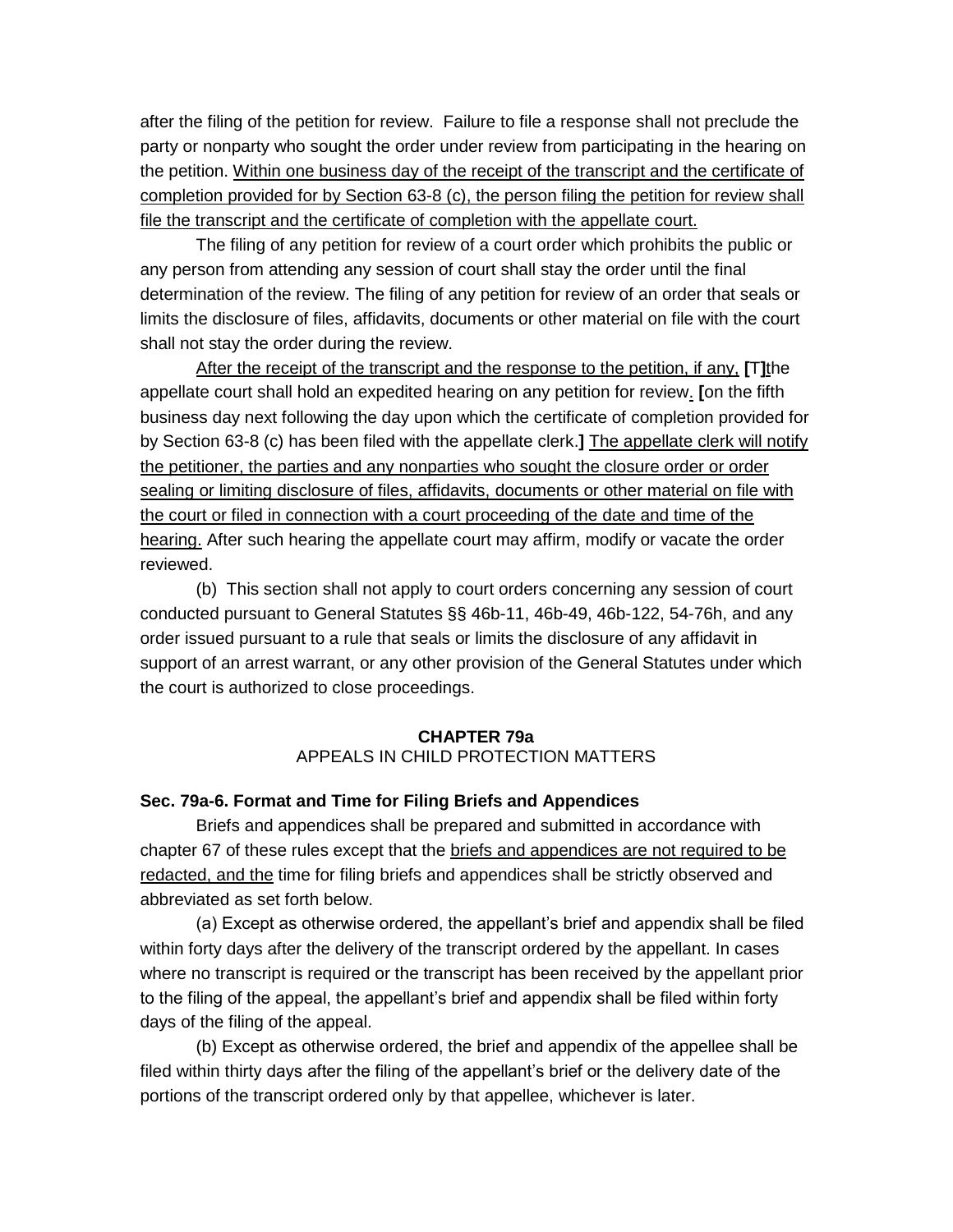(c) Counsel for the minor child and/or counsel for the guardian ad litem shall, within ten days of the filing of the appellee's brief, file either: (1) a brief, (2) a statement adopting the brief of either the appellant or an appellee, or (3) a detailed statement that the factual or legal issues on appeal do not implicate the child's interests.

(d) The appellant may file a reply brief within ten days of the filing of the appellee's brief.

(e) Except as otherwise ordered, the case shall be deemed ready for assignment by the court after the filing of the appellee's brief and appendix.

(f) The unexcused failure to file briefs and appendices in accordance with this schedule may result in a dismissal of the appeal pursuant to Section 85-1, a refusal of the court to accept the late brief and/or an assignment of the case without the delinquent brief.

COMMENTARY: The purpose of this rule change is to codify the court policy that only opinions and orders crafted in a redacted format are available to the public, rendering redaction of the briefs and appendices unnecessary. See General Statutes § 46b-124 and Section 79a-12.

#### **CHAPTER 84**

## APPEALS TO SUPREME COURT BY CERTIFICATION FOR REVIEW

## **Sec. 84-4. Petition; Time to File; Where to File; Service; Fee**

(a) A petition for certification shall be filed by the petitioner within twenty days of (1) the date the opinion is officially released as set forth in Section 71-4 or (2) the issuance of notice of any order or judgment finally determining a cause in the appellate court, whichever is earlier. If within this period a timely motion is filed which, if granted, would render the appellate court order or judgment ineffective, as, for example, a motion for reconsideration, or if within this period an application for waiver of fees is filed, then the twenty days shall run from the issuance of notice of the decision thereon.

(b) All petitions for certification to appeal shall be filed and all fees paid in accordance with the provisions of Sections 60-7 or 60-8. The petition for certification will be docketed upon filing but may be returned **[**by the appellate clerk**]** or rejected **[**by the court upon review**]** for noncompliance with the rules of appellate procedure.

The petitioner shall deliver a copy of the petition to every other party in the manner set forth in Section 62-7. The appellate clerk will send notice of the filing to the clerk of the original trial court and to the clerk of any trial courts to which the matter was transferred.

A fee shall not be required for a petition when either (1) no fee was required to file the appeal, or (2) the petitioner was granted a waiver of fees to file the appeal.

In workers' compensation cases, the petitioner shall also deliver a copy of the petition to the § 31-290a commissioner, and in an appeal from the board, the petitioner shall also deliver a copy of the petition to the board.